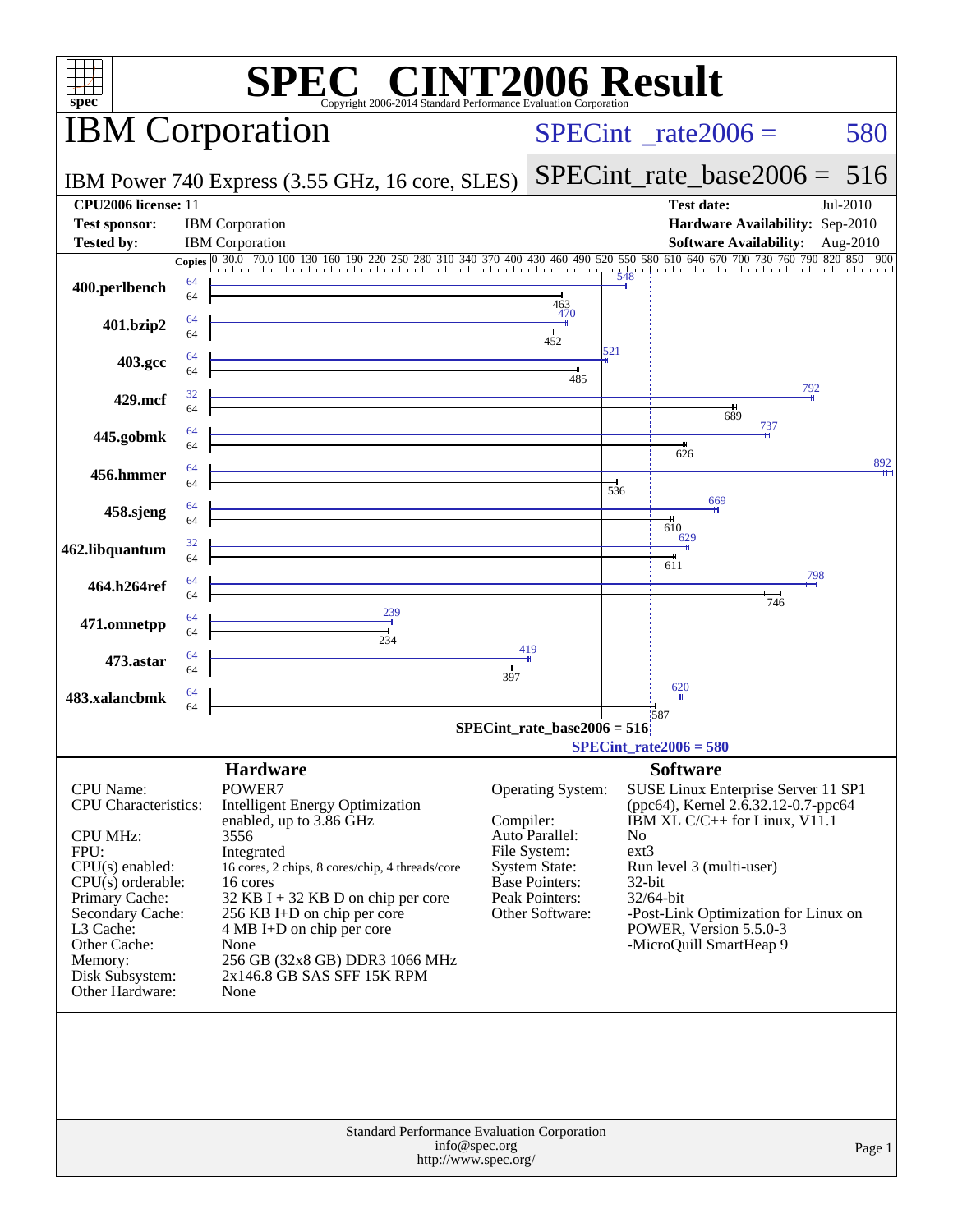

## IBM Corporation

#### SPECint rate $2006 = 580$

IBM Power 740 Express (3.55 GHz, 16 core, SLES)

[SPECint\\_rate\\_base2006 =](http://www.spec.org/auto/cpu2006/Docs/result-fields.html#SPECintratebase2006) 516

**[CPU2006 license:](http://www.spec.org/auto/cpu2006/Docs/result-fields.html#CPU2006license)** 11 **[Test date:](http://www.spec.org/auto/cpu2006/Docs/result-fields.html#Testdate)** Jul-2010

**[Test sponsor:](http://www.spec.org/auto/cpu2006/Docs/result-fields.html#Testsponsor)** IBM Corporation **[Hardware Availability:](http://www.spec.org/auto/cpu2006/Docs/result-fields.html#HardwareAvailability)** Sep-2010 **[Tested by:](http://www.spec.org/auto/cpu2006/Docs/result-fields.html#Testedby)** IBM Corporation **[Software Availability:](http://www.spec.org/auto/cpu2006/Docs/result-fields.html#SoftwareAvailability)** Aug-2010

#### **[Results Table](http://www.spec.org/auto/cpu2006/Docs/result-fields.html#ResultsTable)**

|                    | <b>Base</b>   |                |       |                                                                                                          |            |                |            | <b>Peak</b>   |                |              |                |              |                |              |
|--------------------|---------------|----------------|-------|----------------------------------------------------------------------------------------------------------|------------|----------------|------------|---------------|----------------|--------------|----------------|--------------|----------------|--------------|
| <b>Benchmark</b>   | <b>Copies</b> | <b>Seconds</b> | Ratio | <b>Seconds</b>                                                                                           | Ratio      | <b>Seconds</b> | Ratio      | <b>Copies</b> | <b>Seconds</b> | <b>Ratio</b> | <b>Seconds</b> | <b>Ratio</b> | <b>Seconds</b> | <b>Ratio</b> |
| 400.perlbench      | 64            | 1350           | 463   | 1348                                                                                                     | 464        | 1350           | 463        | 64            | 1140           | 548          | 1141           | 548          | 1141           | 548          |
| 401.bzip2          | 64            | 1367           | 452   | 1366                                                                                                     | 452        | 1366           | 452l       | 64            | 1313           | 470          | 1318           | 469          | 1313           | 470          |
| $403.\mathrm{gcc}$ | 64            | 1060           | 486   | 1066                                                                                                     | 483        | 1062           | 485        | 64            | 984            | 524          | 989            | 521          | 990            | 520          |
| $429$ .mcf         | 64            | 842            | 693   | 848                                                                                                      | 688        | 847            | 689        | 32            | 367            | 795          | 368            | 792          | 368            | <u>792</u>   |
| $445$ .gobmk       | 64            | 1073           | 626   | 1070                                                                                                     | 627        | 1077           | 623        | 64            | 911            | 737          | 918            | 731          | 910            | 738          |
| 456.hmmer          | 64            | 1112           | 537   | 1115                                                                                                     | 536        | 1115           | 536        | 64            | 669            | 892          | 663            | 900          | 673            | 887          |
| $458$ .sjeng       | 64            | 1277           | 607   | 1269                                                                                                     | <b>610</b> | 1269           | 610        | 64            | 1156           | 670          | 1165           | 665          | 1158           | 669          |
| 462.libquantum     | 64            | 2161           | 614   | 2169                                                                                                     | 611        | 2173           | 610        | 32            | 1051           | 631          | 1054           | 629          | 1057           | 627          |
| 464.h264ref        | 64            | 1882           | 753   | 1938                                                                                                     | 731        | 1899           | 746        | 64            | 1774           | 798          | 1802           | 786          | 1772           | 799          |
| 471.omnetpp        | 64            | 1709           | 234   | 1711                                                                                                     | 234        | 1709           | 234        | 64            | 1677           | 239          | 1671           | <u>239</u>   | 1668           | 240          |
| $473$ . astar      | 64            | 1133           | 397   | 1129                                                                                                     | 398        | 1131           | <u>397</u> | 64            | 1072           | 419          | 1073           | 419          | 1066           | 422          |
| 483.xalancbmk      | 64            | 752            | 587   | 753                                                                                                      | 587        | 753            | 586        | 64            | 713            | 619          | 710            | 622          | 712            | 620          |
|                    |               |                |       | Results appear in the order in which they were run. Bold underlined text indicates a median measurement. |            |                |            |               |                |              |                |              |                |              |

#### **[Peak Tuning Notes](http://www.spec.org/auto/cpu2006/Docs/result-fields.html#PeakTuningNotes)**

fdpr binary optimization tool used for: 400.perlbench with options -O4 -omullX for optimization phase, and -imullX for instrumentation phase. 401.bzip2 with options -O4 -vrox 403.gcc with options -O4 -nodp -rtb 429.mcf 445.gobmk 458.sjeng 473.astar with options -O3 456.hmmer with options -O4 -nodp -m power7 462.libquantum with options -O4 -vrox -nodp 464.h264ref with options -O4 -vrox -nodp -rtb 471.omnetpp with options -O3 -lu -1 -nodp -sdp 9 483.xalancbmk with options -O3 -m power7

#### **[Submit Notes](http://www.spec.org/auto/cpu2006/Docs/result-fields.html#SubmitNotes)**

The config file option 'submit' was used. Benchmarks bound to a processor using numactl on the submit command.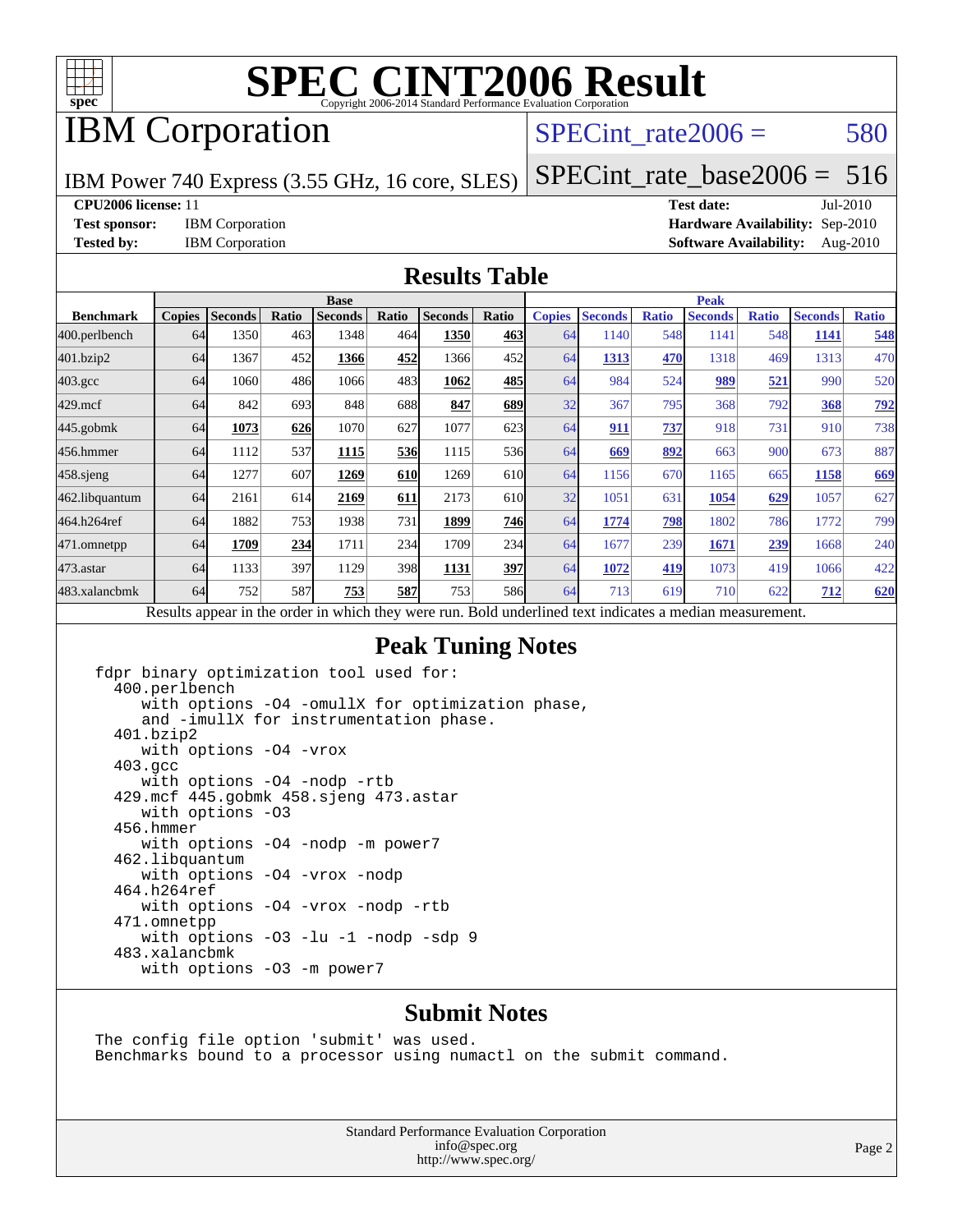

IBM Corporation

SPECint rate $2006 = 580$ 

[SPECint\\_rate\\_base2006 =](http://www.spec.org/auto/cpu2006/Docs/result-fields.html#SPECintratebase2006) 516

IBM Power 740 Express (3.55 GHz, 16 core, SLES)

**[Test sponsor:](http://www.spec.org/auto/cpu2006/Docs/result-fields.html#Testsponsor)** IBM Corporation **[Hardware Availability:](http://www.spec.org/auto/cpu2006/Docs/result-fields.html#HardwareAvailability)** Sep-2010

**[CPU2006 license:](http://www.spec.org/auto/cpu2006/Docs/result-fields.html#CPU2006license)** 11 **[Test date:](http://www.spec.org/auto/cpu2006/Docs/result-fields.html#Testdate)** Jul-2010 **[Tested by:](http://www.spec.org/auto/cpu2006/Docs/result-fields.html#Testedby)** IBM Corporation **[Software Availability:](http://www.spec.org/auto/cpu2006/Docs/result-fields.html#SoftwareAvailability)** Aug-2010

#### **[Operating System Notes](http://www.spec.org/auto/cpu2006/Docs/result-fields.html#OperatingSystemNotes)**

ulimit -s (stack) set to 1048576. Large pages reserved as follows by root user: echo 3520 > /proc/sys/vm/nr\_hugepages The following environment varibles were set before the runspec command: export XLFRTEOPTS=intrinthds=1 export HUGETLB\_VERBOSE=0 export HUGETLB\_MORECORE=yes export HUGETLB\_ELFMAP=RW

**[Base Compiler Invocation](http://www.spec.org/auto/cpu2006/Docs/result-fields.html#BaseCompilerInvocation)**

[C benchmarks](http://www.spec.org/auto/cpu2006/Docs/result-fields.html#Cbenchmarks): [xlc](http://www.spec.org/cpu2006/results/res2010q3/cpu2006-20100813-12915.flags.html#user_CCbase_lop_xlc_cb830c62d8c5afa02afc9a00d51528b3) [-qlanglvl=extc99](http://www.spec.org/cpu2006/results/res2010q3/cpu2006-20100813-12915.flags.html#user_CCbase_F-qlanglvl:extc99)

[C++ benchmarks:](http://www.spec.org/auto/cpu2006/Docs/result-fields.html#CXXbenchmarks)  $x \mid C$ 

#### **[Base Portability Flags](http://www.spec.org/auto/cpu2006/Docs/result-fields.html#BasePortabilityFlags)**

 400.perlbench: [-DSPEC\\_CPU\\_LINUX\\_PPC](http://www.spec.org/cpu2006/results/res2010q3/cpu2006-20100813-12915.flags.html#b400.perlbench_baseCPORTABILITY_DSPEC_CPU_LINUX_PPC) 462.libquantum: [-DSPEC\\_CPU\\_LINUX](http://www.spec.org/cpu2006/results/res2010q3/cpu2006-20100813-12915.flags.html#b462.libquantum_baseCPORTABILITY_DSPEC_CPU_LINUX) 464.h264ref: [-qchars=signed](http://www.spec.org/cpu2006/results/res2010q3/cpu2006-20100813-12915.flags.html#user_baseCPORTABILITY464_h264ref_F-qchars:signed) 483.xalancbmk: [-DSPEC\\_CPU\\_LINUX](http://www.spec.org/cpu2006/results/res2010q3/cpu2006-20100813-12915.flags.html#b483.xalancbmk_baseCXXPORTABILITY_DSPEC_CPU_LINUX)

## **[Base Optimization Flags](http://www.spec.org/auto/cpu2006/Docs/result-fields.html#BaseOptimizationFlags)**

[C benchmarks](http://www.spec.org/auto/cpu2006/Docs/result-fields.html#Cbenchmarks):

[-O5](http://www.spec.org/cpu2006/results/res2010q3/cpu2006-20100813-12915.flags.html#user_CCbase_F-O5_c247b43c34dbf7164d22e1dc7d84032c) [-qarch=pwr7](http://www.spec.org/cpu2006/results/res2010q3/cpu2006-20100813-12915.flags.html#user_CCbase_F-qarch_4e747dc410d712c3c2baccf98fad5350) [-qtune=pwr7](http://www.spec.org/cpu2006/results/res2010q3/cpu2006-20100813-12915.flags.html#user_CCbase_F-qtune_79e8bcc3020246a4cc9e9eb94b19de7d) [-qalias=noansi](http://www.spec.org/cpu2006/results/res2010q3/cpu2006-20100813-12915.flags.html#user_CCbase_F-qalias_d4651b1508cf3a15da259e82b527180c) [-qalloca](http://www.spec.org/cpu2006/results/res2010q3/cpu2006-20100813-12915.flags.html#user_CCbase_F-qalloca) [-lhugetlbfs](http://www.spec.org/cpu2006/results/res2010q3/cpu2006-20100813-12915.flags.html#user_CCbase_F-lhugetlbfs)

[C++ benchmarks:](http://www.spec.org/auto/cpu2006/Docs/result-fields.html#CXXbenchmarks)

[-O5](http://www.spec.org/cpu2006/results/res2010q3/cpu2006-20100813-12915.flags.html#user_CXXbase_F-O5_c247b43c34dbf7164d22e1dc7d84032c) [-qarch=pwr7](http://www.spec.org/cpu2006/results/res2010q3/cpu2006-20100813-12915.flags.html#user_CXXbase_F-qarch_4e747dc410d712c3c2baccf98fad5350) [-qtune=pwr7](http://www.spec.org/cpu2006/results/res2010q3/cpu2006-20100813-12915.flags.html#user_CXXbase_F-qtune_79e8bcc3020246a4cc9e9eb94b19de7d) [-qrtti](http://www.spec.org/cpu2006/results/res2010q3/cpu2006-20100813-12915.flags.html#user_CXXbase_F-qrtti) [-lsmartheap](http://www.spec.org/cpu2006/results/res2010q3/cpu2006-20100813-12915.flags.html#user_CXXbase_F-lsmartheap)

#### **[Base Other Flags](http://www.spec.org/auto/cpu2006/Docs/result-fields.html#BaseOtherFlags)**

[C benchmarks](http://www.spec.org/auto/cpu2006/Docs/result-fields.html#Cbenchmarks): [-qipa=threads](http://www.spec.org/cpu2006/results/res2010q3/cpu2006-20100813-12915.flags.html#user_CCbase_F-qipa:threads_603896b7ba2615a272e7bb50a99fbe27)

[C++ benchmarks:](http://www.spec.org/auto/cpu2006/Docs/result-fields.html#CXXbenchmarks) [-qipa=threads](http://www.spec.org/cpu2006/results/res2010q3/cpu2006-20100813-12915.flags.html#user_CXXbase_F-qipa:threads_603896b7ba2615a272e7bb50a99fbe27)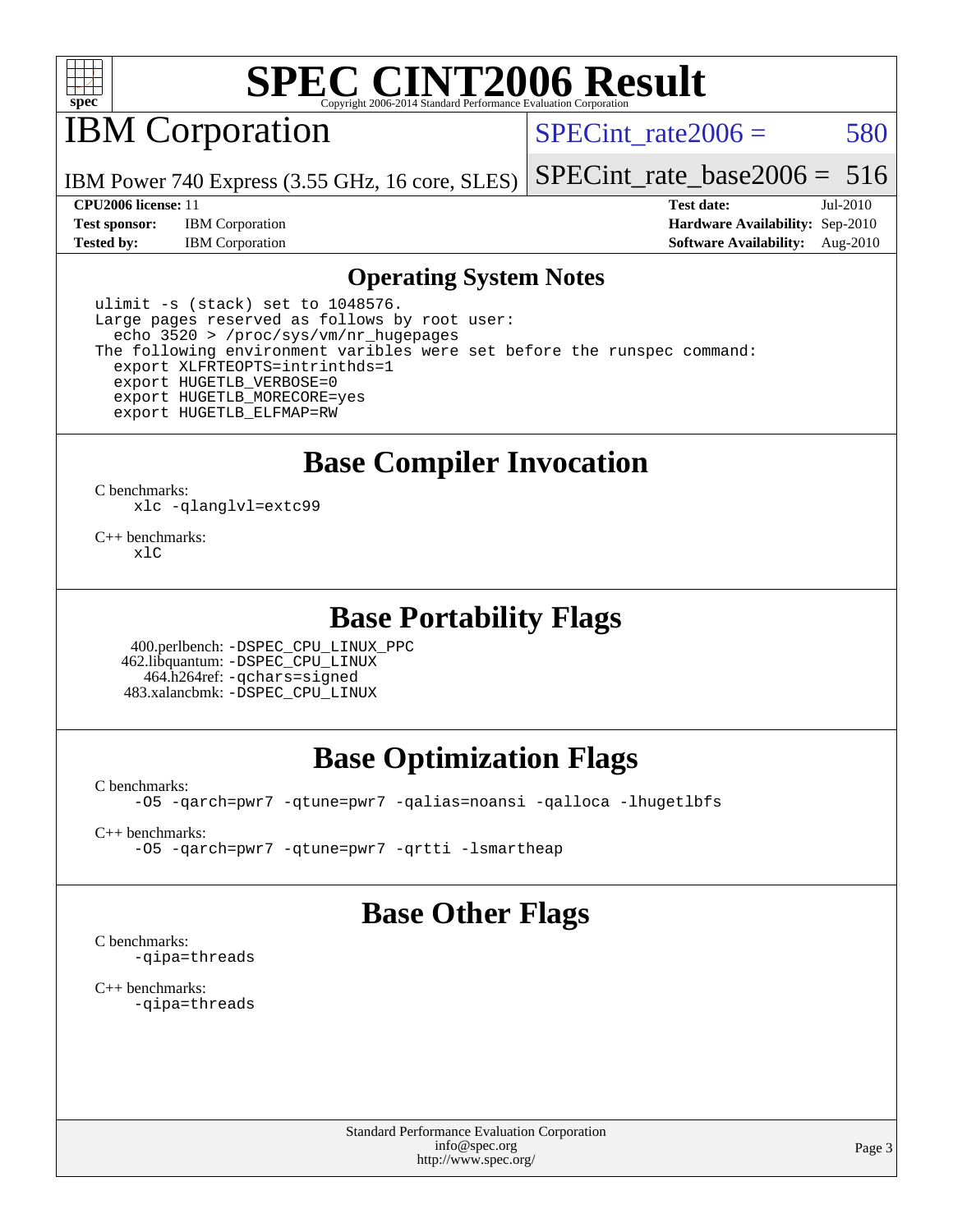

## IBM Corporation

SPECint rate $2006 = 580$ 

IBM Power 740 Express (3.55 GHz, 16 core, SLES)

**[Test sponsor:](http://www.spec.org/auto/cpu2006/Docs/result-fields.html#Testsponsor)** IBM Corporation **[Hardware Availability:](http://www.spec.org/auto/cpu2006/Docs/result-fields.html#HardwareAvailability)** Sep-2010

[SPECint\\_rate\\_base2006 =](http://www.spec.org/auto/cpu2006/Docs/result-fields.html#SPECintratebase2006)  $516$ **[CPU2006 license:](http://www.spec.org/auto/cpu2006/Docs/result-fields.html#CPU2006license)** 11 **[Test date:](http://www.spec.org/auto/cpu2006/Docs/result-fields.html#Testdate)** Jul-2010

[Tested by:](http://www.spec.org/auto/cpu2006/Docs/result-fields.html#Testedby) IBM Corporation **[Software Availability:](http://www.spec.org/auto/cpu2006/Docs/result-fields.html#SoftwareAvailability)** Aug-2010

#### **[Peak Compiler Invocation](http://www.spec.org/auto/cpu2006/Docs/result-fields.html#PeakCompilerInvocation)**

[C benchmarks](http://www.spec.org/auto/cpu2006/Docs/result-fields.html#Cbenchmarks): [xlc](http://www.spec.org/cpu2006/results/res2010q3/cpu2006-20100813-12915.flags.html#user_CCpeak_lop_xlc_cb830c62d8c5afa02afc9a00d51528b3) [-qlanglvl=extc99](http://www.spec.org/cpu2006/results/res2010q3/cpu2006-20100813-12915.flags.html#user_CCpeak_F-qlanglvl:extc99)

[C++ benchmarks:](http://www.spec.org/auto/cpu2006/Docs/result-fields.html#CXXbenchmarks) [xlC](http://www.spec.org/cpu2006/results/res2010q3/cpu2006-20100813-12915.flags.html#user_CXXpeak_lop_xlcpp_d61f9d8073d2f9cc5f1a8af9f9190e03)

#### **[Peak Portability Flags](http://www.spec.org/auto/cpu2006/Docs/result-fields.html#PeakPortabilityFlags)**

 400.perlbench: [-DSPEC\\_CPU\\_LINUX\\_PPC](http://www.spec.org/cpu2006/results/res2010q3/cpu2006-20100813-12915.flags.html#b400.perlbench_peakCPORTABILITY_DSPEC_CPU_LINUX_PPC) 462.libquantum: [-DSPEC\\_CPU\\_LINUX](http://www.spec.org/cpu2006/results/res2010q3/cpu2006-20100813-12915.flags.html#b462.libquantum_peakCPORTABILITY_DSPEC_CPU_LINUX) 464.h264ref: [-qchars=signed](http://www.spec.org/cpu2006/results/res2010q3/cpu2006-20100813-12915.flags.html#user_peakCPORTABILITY464_h264ref_F-qchars:signed) 483.xalancbmk: [-DSPEC\\_CPU\\_LINUX](http://www.spec.org/cpu2006/results/res2010q3/cpu2006-20100813-12915.flags.html#b483.xalancbmk_peakCXXPORTABILITY_DSPEC_CPU_LINUX)

#### **[Peak Optimization Flags](http://www.spec.org/auto/cpu2006/Docs/result-fields.html#PeakOptimizationFlags)**

[C benchmarks](http://www.spec.org/auto/cpu2006/Docs/result-fields.html#Cbenchmarks):

400.perlbench:  $-Wl$ ,  $-q$   $-qpdf1(pass 1)$  $-qpdf1(pass 1)$   $-qpdf2(pass 2)$  $-qpdf2(pass 2)$   $-04$   $-qarch=pwr7$ [-qtune=pwr7](http://www.spec.org/cpu2006/results/res2010q3/cpu2006-20100813-12915.flags.html#user_peakOPTIMIZE400_perlbench_F-qtune_79e8bcc3020246a4cc9e9eb94b19de7d) [-qalias=noansi](http://www.spec.org/cpu2006/results/res2010q3/cpu2006-20100813-12915.flags.html#user_peakOPTIMIZE400_perlbench_F-qalias_d4651b1508cf3a15da259e82b527180c) [-qipa=level=2](http://www.spec.org/cpu2006/results/res2010q3/cpu2006-20100813-12915.flags.html#user_peakOPTIMIZE400_perlbench_F-qipa:level_cf7d0a8e77d7d233ef06dbbdcdf94507) [-lsmartheap](http://www.spec.org/cpu2006/results/res2010q3/cpu2006-20100813-12915.flags.html#user_peakEXTRA_LIBS400_perlbench_F-lsmartheap)  $401.bzip2: -W1, -q -qpdf1(pass 1) -qpdf2(pass 2) -03 -qarch=pwr7$  $401.bzip2: -W1, -q -qpdf1(pass 1) -qpdf2(pass 2) -03 -qarch=pwr7$  $401.bzip2: -W1, -q -qpdf1(pass 1) -qpdf2(pass 2) -03 -qarch=pwr7$  $401.bzip2: -W1, -q -qpdf1(pass 1) -qpdf2(pass 2) -03 -qarch=pwr7$  $401.bzip2: -W1, -q -qpdf1(pass 1) -qpdf2(pass 2) -03 -qarch=pwr7$  $401.bzip2: -W1, -q -qpdf1(pass 1) -qpdf2(pass 2) -03 -qarch=pwr7$ [-qtune=pwr7](http://www.spec.org/cpu2006/results/res2010q3/cpu2006-20100813-12915.flags.html#user_peakOPTIMIZE401_bzip2_F-qtune_79e8bcc3020246a4cc9e9eb94b19de7d) [-lhugetlbfs](http://www.spec.org/cpu2006/results/res2010q3/cpu2006-20100813-12915.flags.html#user_peakEXTRA_LIBS401_bzip2_F-lhugetlbfs)  $403.\text{sec}: -W1$ ,  $-q$   $-qpdf1(pass 1)$  $-qpdf1(pass 1)$   $-qpdf2(pass 2)$  $-qpdf2(pass 2)$   $-04$   $-qarch=pur7$ [-qtune=pwr7](http://www.spec.org/cpu2006/results/res2010q3/cpu2006-20100813-12915.flags.html#user_peakOPTIMIZE403_gcc_F-qtune_79e8bcc3020246a4cc9e9eb94b19de7d) [-qalloca](http://www.spec.org/cpu2006/results/res2010q3/cpu2006-20100813-12915.flags.html#user_peakOPTIMIZE403_gcc_F-qalloca) [-lhugetlbfs](http://www.spec.org/cpu2006/results/res2010q3/cpu2006-20100813-12915.flags.html#user_peakEXTRA_LIBS403_gcc_F-lhugetlbfs) 429.mcf: [-Wl,-q](http://www.spec.org/cpu2006/results/res2010q3/cpu2006-20100813-12915.flags.html#user_peakLDCFLAGS429_mcf_link_emit_relocation_7ce7675c07f564583682ad7fcae1b5a9) [-O5](http://www.spec.org/cpu2006/results/res2010q3/cpu2006-20100813-12915.flags.html#user_peakOPTIMIZE429_mcf_F-O5_c247b43c34dbf7164d22e1dc7d84032c) [-qarch=pwr7](http://www.spec.org/cpu2006/results/res2010q3/cpu2006-20100813-12915.flags.html#user_peakOPTIMIZE429_mcf_F-qarch_4e747dc410d712c3c2baccf98fad5350) [-qtune=pwr7](http://www.spec.org/cpu2006/results/res2010q3/cpu2006-20100813-12915.flags.html#user_peakOPTIMIZE429_mcf_F-qtune_79e8bcc3020246a4cc9e9eb94b19de7d) [-lhugetlbfs](http://www.spec.org/cpu2006/results/res2010q3/cpu2006-20100813-12915.flags.html#user_peakEXTRA_LIBS429_mcf_F-lhugetlbfs) 445.gobmk:  $-W1$ ,  $-q$  [-qpdf1](http://www.spec.org/cpu2006/results/res2010q3/cpu2006-20100813-12915.flags.html#user_peakPASS1_CFLAGSPASS1_LDFLAGS445_gobmk_F-qpdf1)(pass 1) [-qpdf2](http://www.spec.org/cpu2006/results/res2010q3/cpu2006-20100813-12915.flags.html#user_peakPASS2_CFLAGSPASS2_LDFLAGS445_gobmk_F-qpdf2)(pass 2) [-O4](http://www.spec.org/cpu2006/results/res2010q3/cpu2006-20100813-12915.flags.html#user_peakOPTIMIZE445_gobmk_F-O4_3f418155cbd5b07444f2de33eb26e195) [-qarch=pwr7](http://www.spec.org/cpu2006/results/res2010q3/cpu2006-20100813-12915.flags.html#user_peakOPTIMIZE445_gobmk_F-qarch_4e747dc410d712c3c2baccf98fad5350) [-qtune=pwr7](http://www.spec.org/cpu2006/results/res2010q3/cpu2006-20100813-12915.flags.html#user_peakOPTIMIZE445_gobmk_F-qtune_79e8bcc3020246a4cc9e9eb94b19de7d) [-lhugetlbfs](http://www.spec.org/cpu2006/results/res2010q3/cpu2006-20100813-12915.flags.html#user_peakEXTRA_LIBS445_gobmk_F-lhugetlbfs)

 456.hmmer: [-Wl,-q](http://www.spec.org/cpu2006/results/res2010q3/cpu2006-20100813-12915.flags.html#user_peakLDCFLAGS456_hmmer_link_emit_relocation_7ce7675c07f564583682ad7fcae1b5a9) [-O5](http://www.spec.org/cpu2006/results/res2010q3/cpu2006-20100813-12915.flags.html#user_peakOPTIMIZE456_hmmer_F-O5_c247b43c34dbf7164d22e1dc7d84032c) [-qarch=pwr7](http://www.spec.org/cpu2006/results/res2010q3/cpu2006-20100813-12915.flags.html#user_peakOPTIMIZE456_hmmer_F-qarch_4e747dc410d712c3c2baccf98fad5350) [-qtune=pwr7](http://www.spec.org/cpu2006/results/res2010q3/cpu2006-20100813-12915.flags.html#user_peakOPTIMIZE456_hmmer_F-qtune_79e8bcc3020246a4cc9e9eb94b19de7d) [-qsimd](http://www.spec.org/cpu2006/results/res2010q3/cpu2006-20100813-12915.flags.html#user_peakOPTIMIZE456_hmmer_F-qsimd_a8e99c5325f711308b07d2b72634c9bd) [-qassert=refalign](http://www.spec.org/cpu2006/results/res2010q3/cpu2006-20100813-12915.flags.html#user_peakOPTIMIZE456_hmmer_F-qassert_3a98aa7c946e46b18a8aedd58e121a56) [-qipa=inline=threshold=2888](http://www.spec.org/cpu2006/results/res2010q3/cpu2006-20100813-12915.flags.html#user_peakOPTIMIZE456_hmmer_F-qipa:inline_b8a63a7675abe5ae6a3eec09cbd8691c) [-qipa=inline=limit=11880](http://www.spec.org/cpu2006/results/res2010q3/cpu2006-20100813-12915.flags.html#user_peakOPTIMIZE456_hmmer_F-qipa:inline_4fd54c70e5c38d7a4363c3f1c309db42) [-lhugetlbfs](http://www.spec.org/cpu2006/results/res2010q3/cpu2006-20100813-12915.flags.html#user_peakEXTRA_LIBS456_hmmer_F-lhugetlbfs)

458.sjeng:  $-W1$ ,  $-q$  [-qpdf1](http://www.spec.org/cpu2006/results/res2010q3/cpu2006-20100813-12915.flags.html#user_peakPASS1_CFLAGSPASS1_LDFLAGS458_sjeng_F-qpdf1)(pass 1) [-qpdf2](http://www.spec.org/cpu2006/results/res2010q3/cpu2006-20100813-12915.flags.html#user_peakPASS2_CFLAGSPASS2_LDFLAGS458_sjeng_F-qpdf2)(pass 2) -05 [-qarch=pwr7](http://www.spec.org/cpu2006/results/res2010q3/cpu2006-20100813-12915.flags.html#user_peakOPTIMIZE458_sjeng_F-qarch_4e747dc410d712c3c2baccf98fad5350) [-qtune=pwr7](http://www.spec.org/cpu2006/results/res2010q3/cpu2006-20100813-12915.flags.html#user_peakOPTIMIZE458_sjeng_F-qtune_79e8bcc3020246a4cc9e9eb94b19de7d) [-lhugetlbfs](http://www.spec.org/cpu2006/results/res2010q3/cpu2006-20100813-12915.flags.html#user_peakEXTRA_LIBS458_sjeng_F-lhugetlbfs)

462.libquantum:  $-Wl$ ,  $-q$   $-qpdf1(pass 1)$  $-qpdf1(pass 1)$   $-qpdf2(pass 2)$  $-qpdf2(pass 2)$  -05  $-qarch=pwr7$ [-qtune=pwr7](http://www.spec.org/cpu2006/results/res2010q3/cpu2006-20100813-12915.flags.html#user_peakOPTIMIZE462_libquantum_F-qtune_79e8bcc3020246a4cc9e9eb94b19de7d) [-q64](http://www.spec.org/cpu2006/results/res2010q3/cpu2006-20100813-12915.flags.html#user_peakCOPTIMIZE462_libquantum_F-q64) [-lhugetlbfs](http://www.spec.org/cpu2006/results/res2010q3/cpu2006-20100813-12915.flags.html#user_peakEXTRA_LIBS462_libquantum_F-lhugetlbfs)

464.h264ref: Same as 458.sjeng

[C++ benchmarks:](http://www.spec.org/auto/cpu2006/Docs/result-fields.html#CXXbenchmarks)

Continued on next page